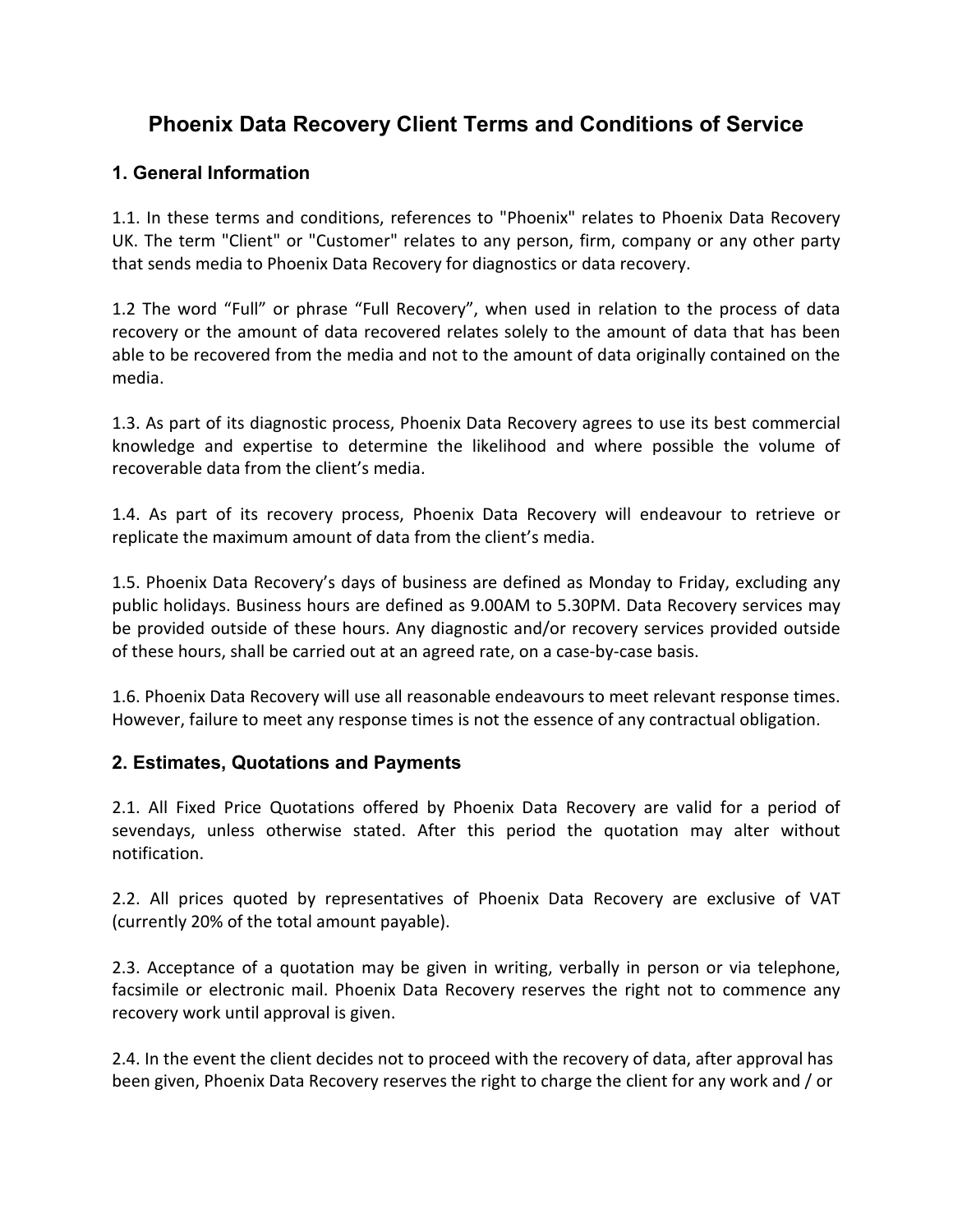parts used to date. This charge is at the discretion of Phoenix Data Recovery, and may be equal to, but not exceed the total approved amount for the recovery process.

2.5. The client understands that payment is due in full upon completion of the data recovery process and prior to release of data and/or original media (whether shipped, collected or downloaded), unless by special previous arrangement. Payment can be made via Credit/ Debit card (VISA, MasterCard, American Express, Switch, Maestro, Electron etc), company or personal cheque or bank transfers. On occasions Phoenix Data Recovery reserves the right to express the payment must be cleared in full before the data is released to the client.

2.6. Phoenix Data Recovery reserves the right to charge interest and /or administration fees for any payments outstanding after the specified due date. The current interest rates charged by Phoenix Data Recovery is 1.5% for each month the payment is outstanding. The current rate charged for administration are as follows: late payment £75 for each calendar month outstanding, £10 for each telephone communication regarding outstanding balance, £30 for each letter issued regarding outstanding balance and £10 for a copy invoice. All amounts listed exclude VAT.

### **3. Confidentiality**

3.1. As part of its confidentiality policy, Phoenix Data Recovery agrees not to disclose any / all information or data files supplied with, stored on, or recovered from client equipment except to employees or agents of Phoenix Data Recovery subject to confidentiality agreements or as required by law, without the consent of the client.

3.2. Phoenix Data Recovery agrees to only use authorised data recovery engineers, and that all media supplied to Phoenix Data Recovery will be stored in a secure manner at one of its premises. The client understands that the location of storage may not be the same as the location to which the media was originally shipped to.

3.3. All data recovered from a client's media is stored on secure severs in accordance with the Data Protection Act 1998.

#### **4. Diagnostics and Recovery Processes**

4.1. All diagnostic reports are provided to the client via telephone or electronic mail, unless otherwise agreed by a representative of Phoenix Data Recovery.

4.2. Due to the nature of data recovery, our technicians may be required to carry out physical work on the media. The client understands that the media / data / equipment you are making available to Phoenix Data Recovery is (a) already damaged, (b) that data recovery efforts may result in further damage, and (c) that your media and/or equipment warranties may become void and that Phoenix Data Recovery is not responsible for this or any other type of damage.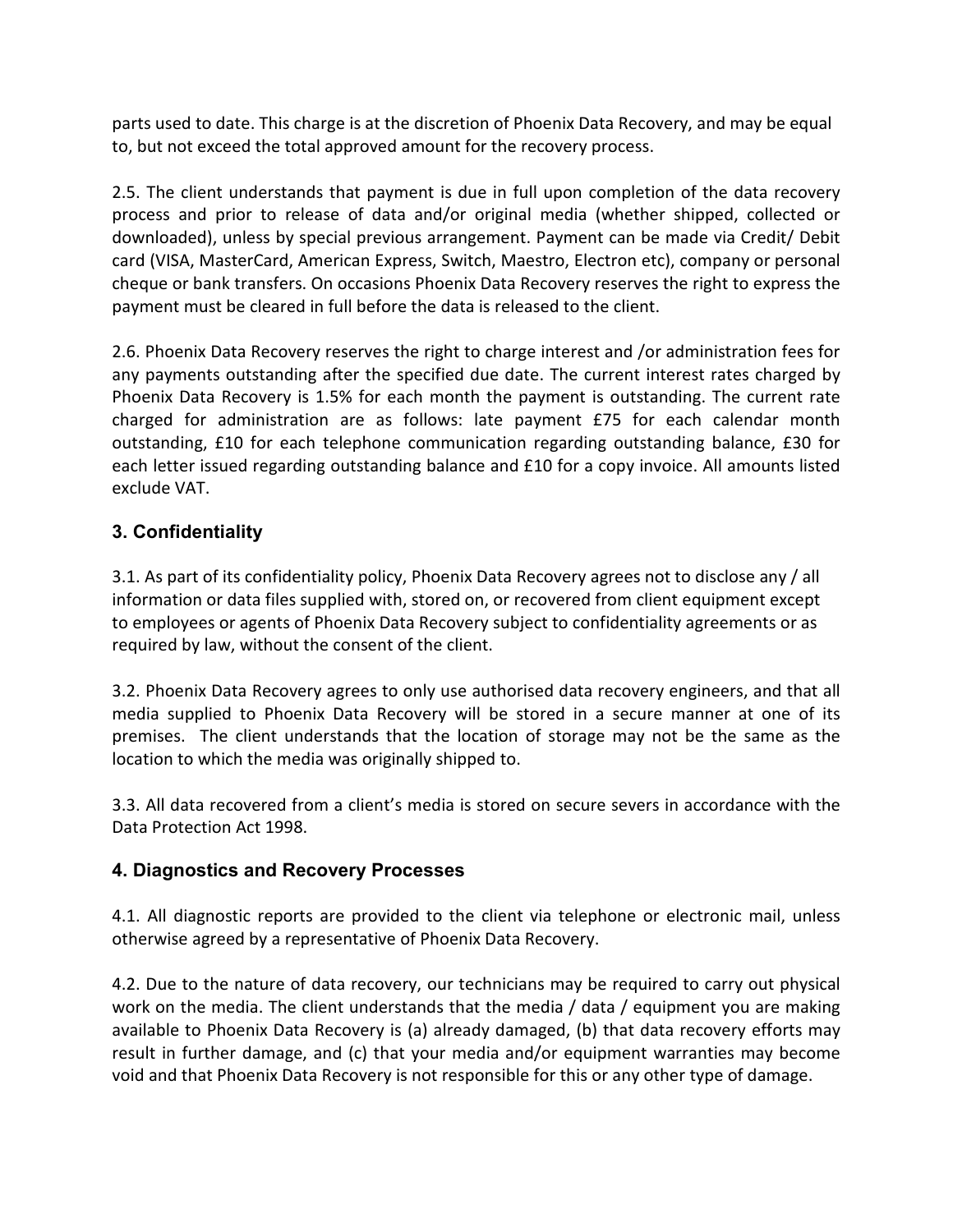4.3. The client is aware that on occasions, Phoenix Data Recovery may be required to use additional media to continue with the diagnostic phase and / or carry out its recovery efforts. Examples of this include, but are not limited to, spare parts for disk drives and specific adaptors or connectors. Phoenix Data Recovery reserves the right to charge the client for such additional media at an agreed cost.

4.4. On rare occasions, Phoenix Data Recovery may require the client to cover some of the cost in attempting the recovery. This only applies when the recovery is complex or when severe damage has occurred. However, these are always provided as part of a no obligation, fixed price quotation, but are not offered as part of Phoenix Data Recovery's "no recovery, no fee" service.

4.5. Phoenix Data Recovery agrees that any payment for a recovery will only be processed in the event that data is successfully recovered from the client's media. The client understands that due to the complex nature of data recovery, it is not always possible to recover all the information from the client's media. Phoenix Data Recovery makes provision for the completeness, relevance or importance of the data recovered for the client unless otherwise agreed in writing by Phoenix Data Recovery and the client.

#### **5. Performance, Delivery & Carriage**

5.1. Phoenix Data Recovery agrees to return all recovered data on suitable media. Examples of this include but are not limited to CD-ROM, DVD-r or a replacement hard drive. As part of its standard data recovery service, Phoenix Data Recovery currently returns a maximum of 3GB of data on CDROM and 30GB of data on DVD-r. Phoenix Data Recovery reserves the right to refuse or charge the client an agreed amount for returning data on these forms of media when the recovered data exceeds these limits. The client must pay an agreed amount for any replacement media and this amount is in addition to the costs agreed for the data recovery service unless otherwise agreed in writing by a representative of Phoenix Data Recovery.

5.2. All replacement media have a warrantee period of seven calendar days from the date of dispatch from one of Phoenix Data Recovery offices during which time Phoenix Data Recovery will replace or repair any goods deemed to be faulty. After that period, any warrantees lay solely with the manufacturer of the goods and NOT with Phoenix Data Recovery. After three working days, any data recovery needed from any return media shall be charged at Phoenix Data Recovery's standard rate.

5.3. All data recovered by Phoenix Data Recovery is retuned to the client via a next day traceable service. Examples of this include, but are not limited to Royal Mail Special Delivery, Business Post, UPS, TNT or City Link next day delivery. Other arrangements for return of client's data, may be arranged; however, on occasions, Phoenix Data Recovery reserves the right to charge the client for the postal service provided and any associated administration fees. This charge is in addition to the charge agreed for the data recovery process.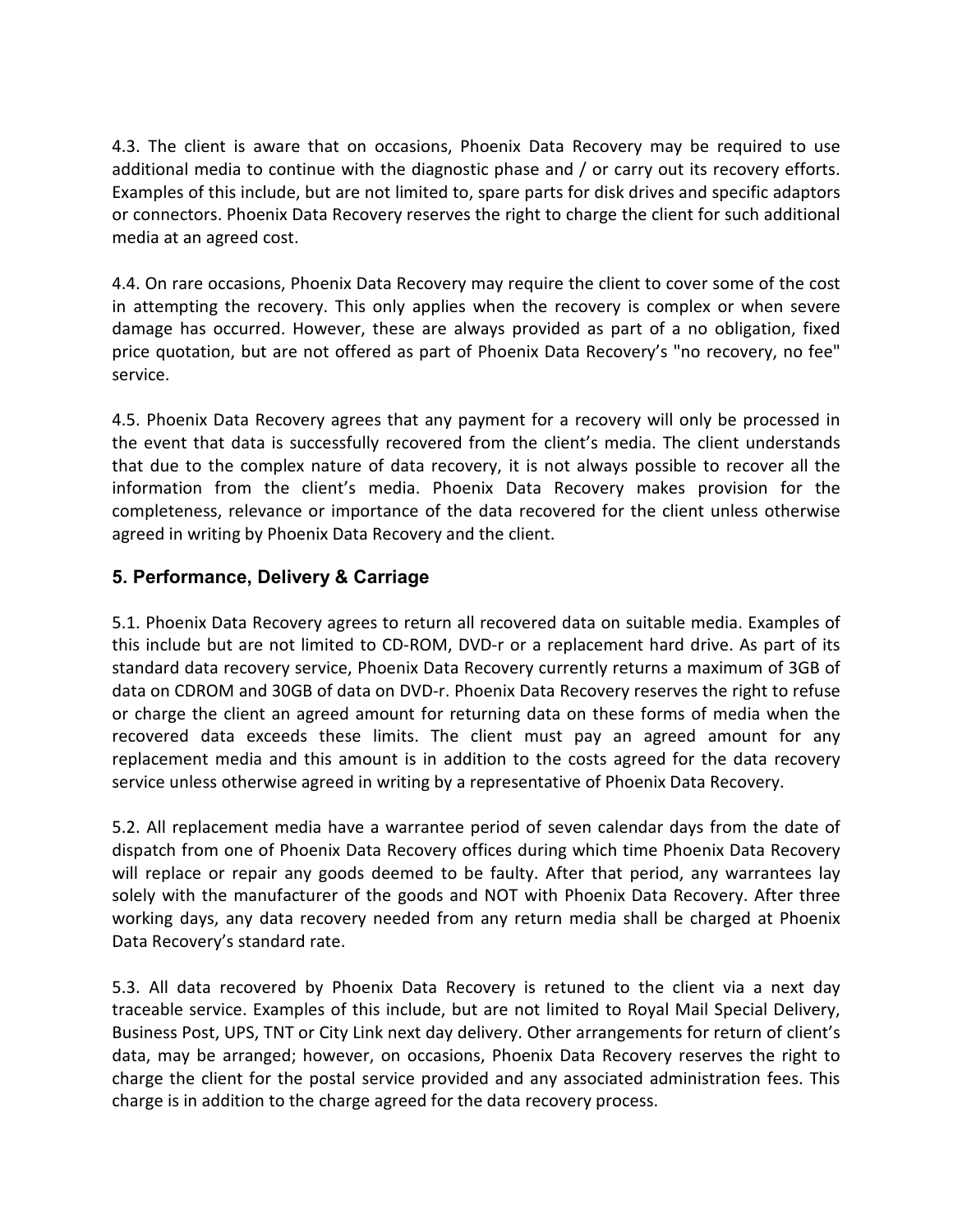5.4. Phoenix Data Recovery holds no responsibility for delays caused as a result of the postal network. In these circumstances no compensation will be given for loss of profits, inconvenience etc unless previously agreed by Phoenix Data Recovery.

5.5. The client agrees to inspect or to procure to inspect the goods delivered at the earliest opportunity after delivery or attempted delivery and, in any event, within five calendar days of delivery or attempted delivery. Any claims for shortfall in delivery of goods, or claims that the goods do not comply with the order agreed with Phoenix Data Recovery must be notified in writing within seven calendar days of delivery. Claims made outside of this time period may only be resolved at the discretion of Phoenix Data Recovery.

5.6. Phoenix Data Recovery will retain a copy of your recovered data for a period of seven days from the date of dispatch. During this period Phoenix Data Recovery will answer any queries concerning the recovered data and, if required, provide further copies. On occasions, with the client's consent, Phoenix Data Recovery may retain a copy of your recovered data and/or digital image beyond this point. In circumstances such as these, Phoenix Data Recovery reserves the right to charge a fee for duplicate copies of data, data storage, management and security.

5.7. The client and Phoenix Data Recovery agree that the sole and exclusive remedy for unsatisfactory work or data shall be, at Phoenix Data Recovery's option, additional attempts by engineers of Phoenix Data Recovery to recover satisfactory data or to refund the amount paid by the client in full or part. The said parties acknowledge that the price of Phoenix Data Recovery's services could be much greater if Phoenix Data Recovery undertook more extensive liability.

5.8 All media sent to Phoenix Data Recovery for data recovery may be retained within one of its internatinoal offices for a period of up to fourteen days after completion of the data recovery service. As per our 'Return Drive Policy' you may request the return of your media within 28days of us receiving your drive. The client understands that the delivery timeframes provided are calculated from the date of recovery plus fourteen days. Please see our Return Drive Policy for full details.

5.9 The client understands that all media which is returned via our free return service is provided by standard postal service and this service is non-traceable, Phoenix Data Recovery holds no responsibility for any media lost or damaged wtihin the postal network. The client understands that this is a 21 day service, calculated as indicated in 5.8. Our Return Drive Policy can be be viewed can here: http://www.dataphoenix.co.uk/returnDrives/phoenixuk return drive policy.pdf

5.10. The client understand that Phoenix Data Recovery does not offer any guarantees or warranties of any kind and that the extent of any Phoenix Data Recovery's liability to the client is strictly limited to the fees the client pays Phoenix Data Recovery for its data recovery service.

## **6. Data Integrity**